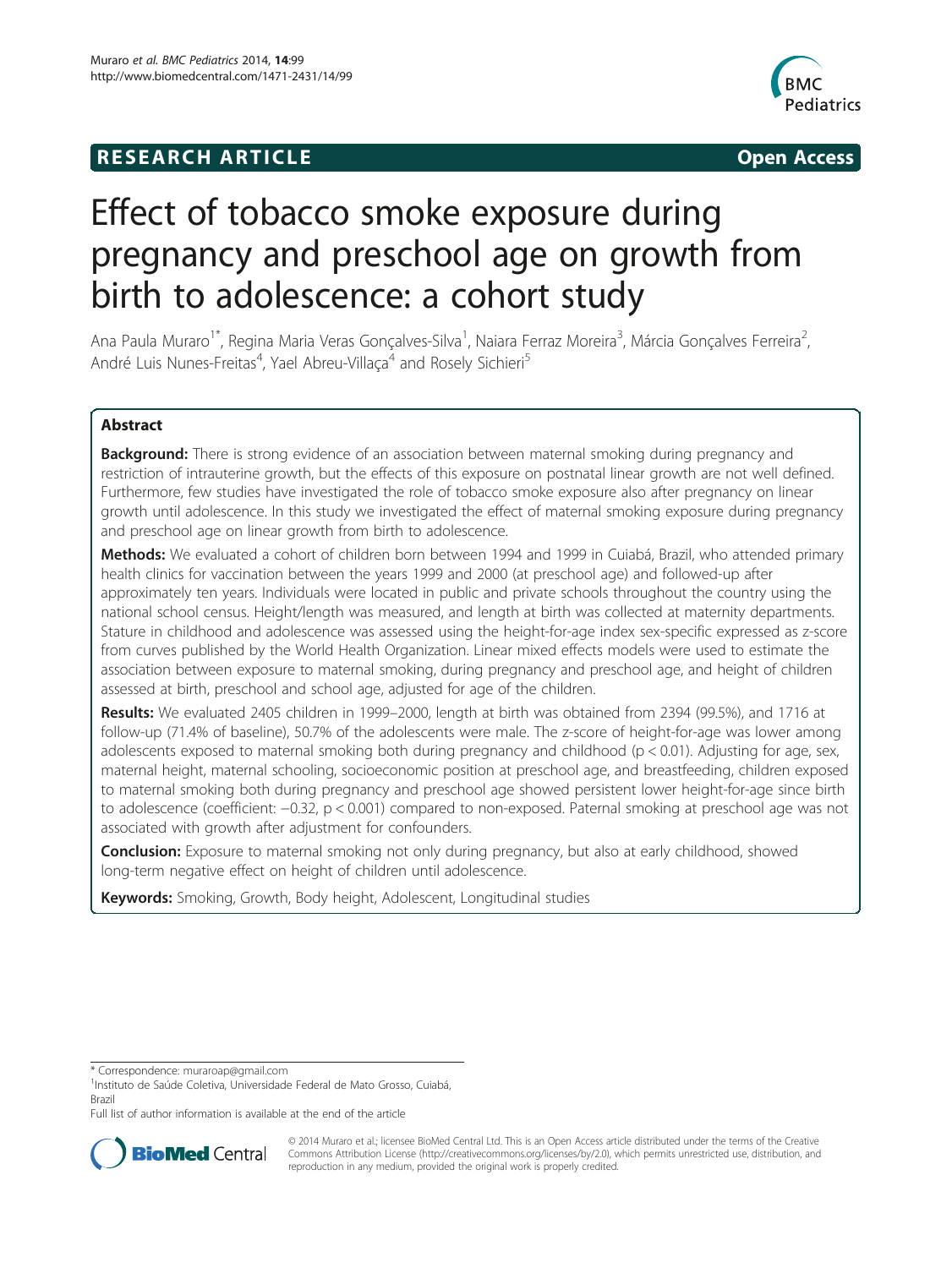### Background

Growth failure in early life is a strong determinant of final adult height in low and middle-income country [[1,2\]](#page-8-0). Short stature is associated with adverse functional consequences, including in cognition and educational performance, reduced adult income, lost productivity and, when accompanied by excessive weight gain later in childhood, increased risk of nutrition-related chronic diseases [[3\]](#page-8-0). It is known that linear growth is influenced by genetic and environmental factors [\[4](#page-8-0)], among the latter, exposure to smoking during pregnancy or childhood could affect growth.

There is strong evidence of an association between smoking during pregnancy and low birth weight and restriction of intrauterine growth [\[5\]](#page-8-0), but the effects of this exposure on postnatal linear growth are not well defined. Studies have shown that exposure to tobacco during pregnancy elicits persistent effects on height during childhood [[6](#page-8-0)-[9](#page-8-0)]. Recently, Howe and colleagues [\[10\]](#page-8-0) observed that height deficits for offspring of women who smoked during pregnancy persisted into childhood, in a large prospective birth cohort study in South-West England. A dose–response association has also been observed with linear growth reduction in children, which depends on the amount of maternal smoking during pregnancy [[7,8,11](#page-8-0)]. Other studies, however, do not support the finding of long-term effects of prenatal exposure to tobacco on postnatal height [[12](#page-8-0)-[14](#page-8-0)].

Few studies evaluated whether the effect of maternal smoking during pregnancy on linear growth at childhood persisted until adolescence. Gigante et al. [[15](#page-8-0)] showed that 19 year-old Brazilian girls exposed to maternal smoking during pregnancy had lower height than those who were not exposed, in analyses adjusted for potential confounders. In contrast, Heffner et al. [[16](#page-8-0)], studying 18 years old adolescents, did not observe negative association between maternal smoking during pregnancy and adolescent's height after adjustment for potentials confounders and birth weight. In addition, children exposed to prenatal smoking are more likely to be exposed to postnatal passive smoking [[8](#page-8-0)], but few studies account for this period of exposition.

In a previous analysis of the cohort of the present study, evaluated at preschool age, maternal prenatal and postnatal smoking had a strong inverse association with height-for-age of the children, even after adjustment for variables related to the socioeconomic position of families [[17](#page-8-0)]. The aim of the present analysis is to evaluate whether the exposure to maternal smoking during pregnancy and preschool age is associated with linear growth from birth to adolescence, approximately ten years after the first evaluation.

#### Methods

A cohort of children born between 1994 and 1999 in Cuiabá, Brazil, who attended primary health clinics for vaccination in the period from May 1999 to January 2000 was evaluated. A full description of the sampling plan has been described previously [[17\]](#page-8-0). Briefly, from the 38 vaccination clinics, ten were randomly selected, and the parents or guardians of approximately 240 children randomly selected at each clinic were interviewed  $(n = 2405)$ . All guardians who were accompanying their children were invited to participate; the refusal rate was 0.4%. The coverage in Brazil for DPT vaccine (vaccine against diphtheria, whooping cough and tetanus) at that point in time was 97%.

This cohort has a mixed design with both non concurrent and concurrent follow-up components. Information about birth (length and weight) was obtained from hospitals records, but all outcomes and major expositions, when the children were from zero to five years old (preschool age) and when they were between 10 and 17 years, were measured or assessed through questionnaires by the researchers.

In Brazil, approximately 95% of children aged 10 to 14 years and 78% of children aged 15 to 17 years attend school [[18](#page-8-0)]. The annual School Census in Brazil was used to follow-up the cohort. The national census is coordinated by the National Institute of Educational Studies Anísio Teixeira (INEP) and includes all public and private schools throughout the country. Through the child's name, date of birth and name of the mother, 86.8% of the adolescents and their schools were identified. In addition, through the National Mortality Information System [[19](#page-8-0)], five deaths were identified. We interviewed and examined 1716 (71.4% of 2405 evaluated at preschool age) adolescents at their schools between 2009 and 2011 corresponding to visiting all adolescents still living in Cuiabá and neighboring cities, those living in other 17 cities, and five other capital cities (Brasília, Goiânia, Rio de Janeiro, São Paulo and Campo Grande).

As shown in Figure [1](#page-2-0), from all evaluated at preschool age (2405): 11 (0.4%) with incapacitating health problems were excluded from the interview, 70 (2.9%) adolescents were not authorized by their parents or guardians to participate in the survey, 63 (2.6%) did not come to the school on the three attempts to measure them, five (0.2%) adolescents refused to participate, and we were unable to evaluate 218 (9.0%) adolescents due, for example, to live in distant cities. Further details are described in Gonçalves-Silva et al. [\[20](#page-8-0)].

#### Measures

Information about the child's birth, sociodemographic characteristics of the families, breastfeeding and children's exposure to passive smoking were obtained by an interview with the parents or guardians. Information on weight and length at birth was obtained directly from the child's vaccination card or from the hospital record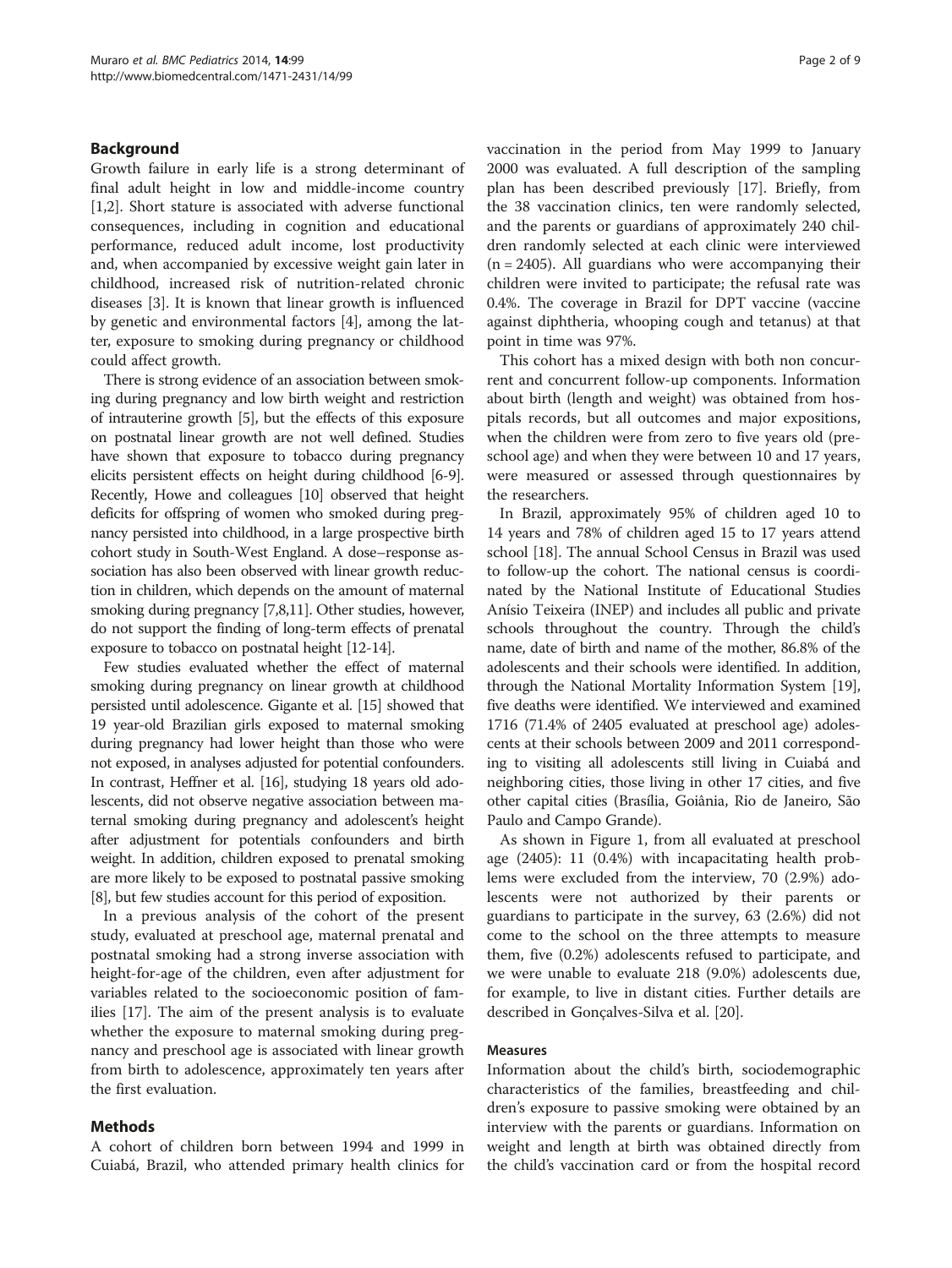

<span id="page-2-0"></span>

(most data came from the hospital record), and length was measured by the researchers using standard technique [[21\]](#page-8-0).

Height of the mothers was self-reported at first interview. Mothers were asked if they smoked during pregnancy and which trimester they smoked. Those who reported any amount of smoking in any trimester of pregnancy were classified as pregnancy smokers. Fathers or other member of the household who reported smoking at least one cigarette a day for at least one year were classified as smokers.

Paternal and maternal education was assessed at both study periods. Educational level was categorized into four groups: 0–4, 5–8, 9–11, and 12 years or more completed years of formal education.

Exposure to maternal smoking during pregnancy and early childhood was classified as no exposure (those who were not exposed during both periods), exposed only during pregnancy (those whose mothers reported having smoked during pregnancy but not during preschool age), exposed only during preschool age (when mothers reported not having smoked during pregnancy but smoked during preschool age of the children), and exposed to maternal smoking during both periods.

At school, adolescents were interviewed about smoking and socioeconomic factor using a pretested questionnaire; and anthropometric measurements were collected by trained field workers according to the techniques recommended by Lohman et al. [[21\]](#page-8-0).

To validate the responses regarding smoking among adolescents, the concentration of cotinine, the major metabolite of nicotine, was measured. Saliva samples were collected in a random sub-sample of 387 adolescents with the OraSure® oral sample collection device. Saliva was used because it is simple and non-invasive and is acceptable to this age group. The samples were analyzed by ELISA immunoassay (OraSure Technologies, Inc., Bethlehem, PA, USA) at the Laboratory of Neurophysiology in the Department of Physiological Sciences, University of the State of Rio de Janeiro. The minimum detectable concentration for cotinine was 3 ng/ml.

Owing to the low intensity of smoking in this age group, a cutoff of 5 ng/ml was chosen as a threshold for active tobacco use [[22](#page-8-0)]. Values below 5 ng/ml were thus interpreted as no tobacco use in the preceding seven days or low level of exposure due to passive smoking only.

For analysis, the index of height-for-age and sex expressed in z-score according to the growth curves published by the World Health Organization (WHO) [\[23,24](#page-8-0)] was used. Scores were calculated using the WHO Anthro program, version 3.1. The cutoff for a deficit in height (stunting) was a z-score below −2 of the reference distribution, according recommended by WHO [[25\]](#page-8-0).

The socioeconomic position of families was based on the number of home appliances, cars, paid maids, and the educational level of the head of household, Brazilian Marketing Research Association criteria [[26,27](#page-8-0)]. Birth weight was classified into the following four categories according to criteria of the WHO [[25](#page-8-0)]: low birth weight  $\left($  <2500 g), underweight (2500–2999 g), appropriate weight (3000– 3999 g) and overweight (≥4000 g). Breastfeeding was classified in "any breastfeeding", when mother reported that child has received breast milk with or without other drink, formula or other infant food.

# Data analysis

To determine biases associated with losses and censored data, we compared the baseline characteristics of participants and those lost to follow-up.

The mean z-score of height-for-age in childhood and adolescence according to demographic and socioeconomic characteristics, length and weight at birth, breastfeeding, maternal height, and exposure to passive smoking was compared using the Student's t-test and analysis of variance (ANOVA).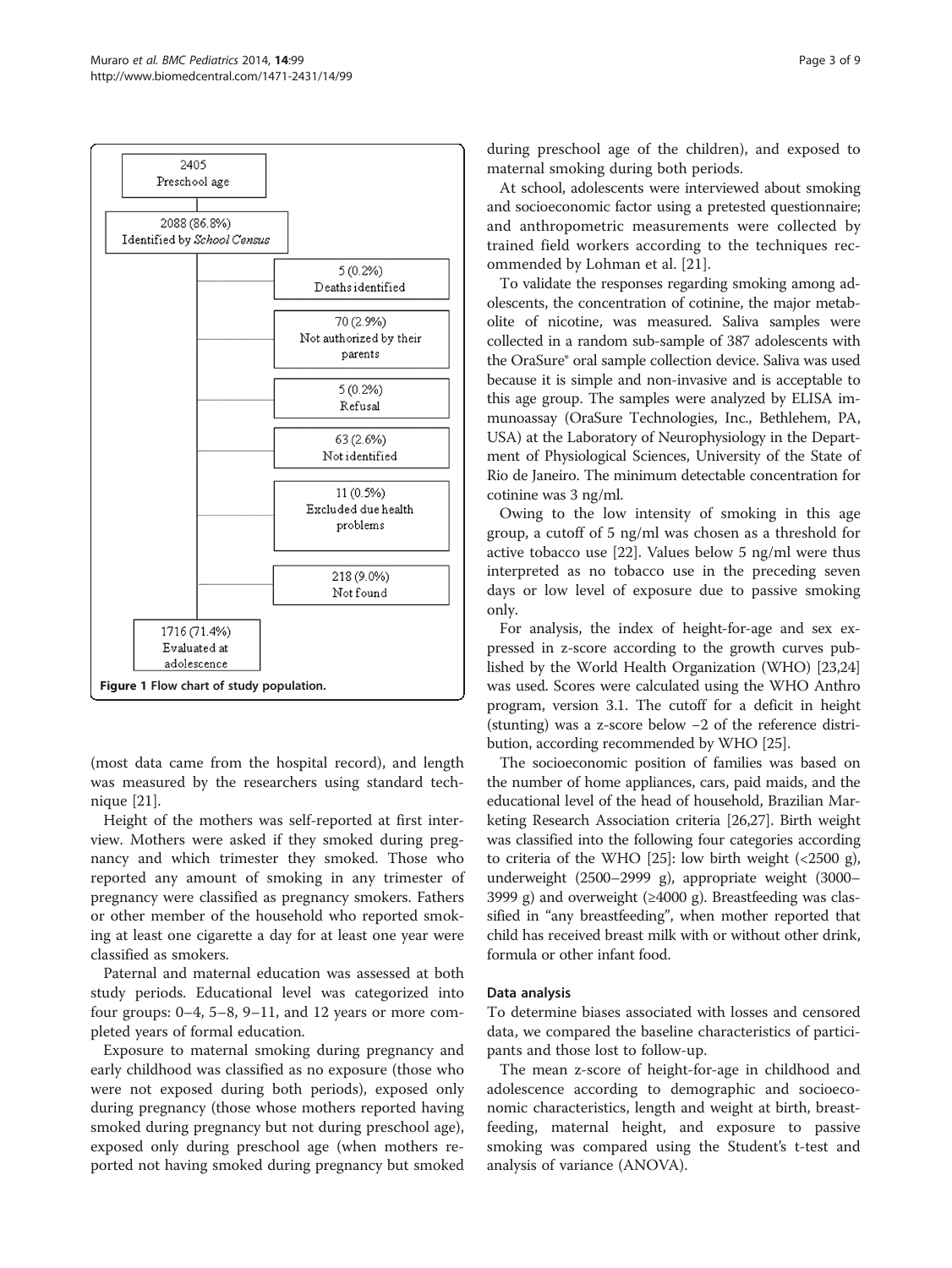Linear mixed effects models, using the procedure PROC MIXED in SAS software, were used to examine the effect of exposure to maternal smoking during pregnancy and childhood on height-for-age (in z-score) of the children over the three periods: at birth, preschool age (when children was zero to five years old), and at school (10 to 17 years old). Time in the models is the age of the child as a continuous variable (years) at each measurement. Models were tested for random effects (G matrix) of intercept and slope and both were included in the models. The structure chosen for G matrix was the unstructured type as suggested by Fitzmaurice et al. [\[28](#page-8-0)]. These models account for the correlation between repeated measurements and allow for incomplete outcome data [[28\]](#page-8-0). To evaluate if there was a difference of linear growth rate over time between children exposed to maternal smoking during pregnancy and childhood in comparison with those who were not exposed, an interaction term of age of the child and maternal smoking was tested (age of the child \*maternal smoking). The null hypothesis means that the difference of height-for-age between the groups is constant over time. Models were adjusted for all variables with p-value <0.20 at bivariate analyses, keeping in the analysis those changing the effect of maternal smoking exposure on growth. The final model is described by the formula:

The final model is described by the formula:

BMI z−score<sub>it</sub> = β1 + β2\*Ageit + β3\*Maternal Smoking1<sub>it</sub> + β4\*Maternal Smoking2<sub>it</sub> + β5\*Maternal Smoking3<sub>it</sub>  $+ \beta$ 7\*Age<sub>it</sub>\*Smoking1<sub>it</sub>  $+\beta$ 8\*Age<sub>it</sub>\*Smoking2<sub>it</sub> + β9\*Age<sub>it</sub>\*Smoking3<sub>it</sub> + β10\*Gender + β11\*Maternal Height + β12\*Economic class + β13\*Breastfeeding  $+e_{it.}$ 

Where i represents individual, t represents time, β1-13 represent estimates, and e is error term.

Fitness of the models were examined graphically to assess normality of the residuals and satisfy regression requirements. Analyses were performed with Statistical Analysis Systems statistical software package, version 9.3 (SAS Institute, Cary, NC, USA).

The project was approved by the Ethics Committee of the Júlio Müller University Hospital, Federal University of Mato Grosso (651/CEP-HUJM/2009 Protocol). Parents or guardians of the participating adolescents signed a consent form.

# Results

Among 2405 children evaluated at childhood (1999/ 2000), length at birth was obtained from 2394 (99.5%), and 71.4% of them  $(n = 1716)$  were evaluated at

adolescence (2009–2011), at ages between 10 and 17 years old. Only 5.3% of children and 1.2% of adolescents had low height-for-age. Loss to follow-up was greater among adolescents who had low height-for-age, mothers with less education and among those exposed to maternal smoking during pregnancy (Table [1\)](#page-4-0).

Lower mean z-scores of height-for-age were found in older age groups, especially among adolescents aged 14 or over. Higher socioeconomic level, both at preschool age and at adolescence, and higher parental schooling was associated with higher average height-for-age, both during childhood and adolescence. In addition, children of mothers classified in higher tertiles of height and with greater birth weight showed higher mean z-score of height-for-age in both periods (Table [2\)](#page-5-0).

Most (80.2%) of mothers that smoked during pregnancy continue smoking at post-natal period (Table [2](#page-5-0)). Among mothers who smoked only during pregnancy  $(n = 59)$ , 97.7% smoked only in the first trimester. The z-score of height-for-age was lower among adolescents exposed to maternal smoking both during pregnancy and during childhood compared with those who were never exposed (Table [2\)](#page-5-0). Paternal smoking during childhood was associated with lower z-score of height-for-age only at preschool age, but when included at multivariable models not remained associated  $(p = 0.68)$  and did not affect the coefficient of association between maternal smoking and growth.

As shown in Figure [2](#page-6-0), after adjusting for the confounding factors (sex, maternal height, socioeconomic position of family at pre-school age, and breastfeeding), exposure to maternal smoking both during pregnancy and preschool age conferred persistent negative effects on growth (Regression Coefficient =  $-0.32$ , p < 0.001).

The interaction term between time and categories of maternal smoking was not statistically significant ( $p =$ 0.71), indicating that there was no difference on the annual rate of growth among those who were exposed. Also, further adjustment for socioeconomic position at adolescence did not change substantially the associations. Lack of interaction may be due to the small sample size of two of the smoking categories and also to the limited number of follow-up measurements. The point estimates in Table [3](#page-6-0), showed greatest effect for smoking at both periods since the regression coefficient for smoking only during pregnancy was −0.15, for smoking only during childhood was −0.05, and for both it was −0.33. The fact that only the p-value for smoking in both periods was statistically significant might be due to the small sample size.

Because most users of tobacco start smoking in early adolescence, active smoking could have had impaired growth; we included in the analyses smoking status of 65 (3.8%) of the 1716 adolescents who experimented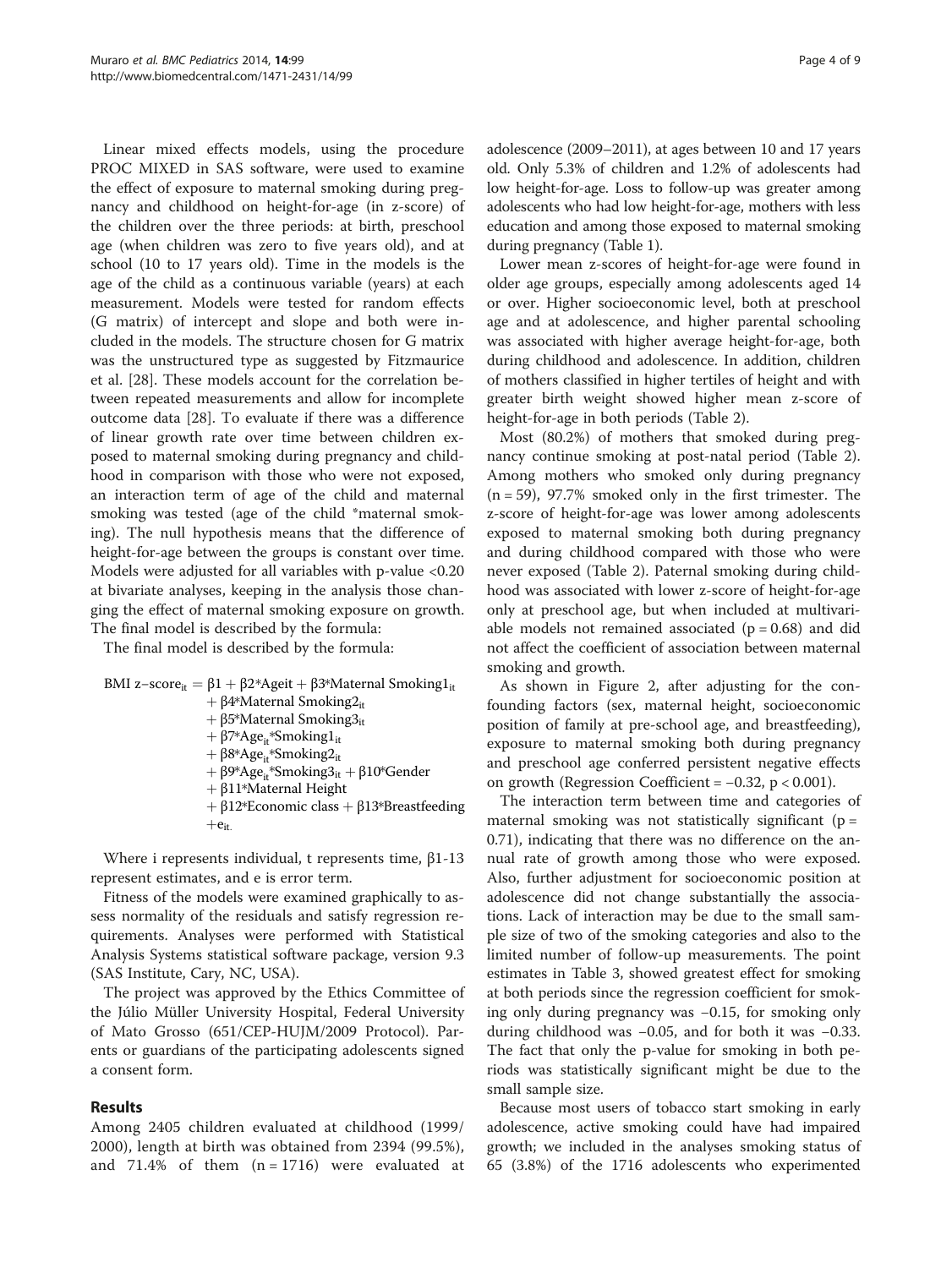|                                                   | 1999-       | 2009-                   | Follow-up  |
|---------------------------------------------------|-------------|-------------------------|------------|
|                                                   | 2000        | 2011                    | rate       |
| Age in years - mean and (SD)                      | 1.5(1.4)    | 12.2(1.5)               |            |
|                                                   | N (%)       | N (%)                   | %          |
| Age (in years)                                    |             |                         |            |
| $<$ 1                                             | 1186 (49.3) | 842 (49.1)              | 71.0       |
| $1 - 2$                                           | 512 (21.3)  | 370 (21.5)              | 72.3       |
| >2                                                | 707 (29.4)  | 504 (29.4)              | 71.3       |
|                                                   |             |                         | $p = 0.86$ |
| Gender                                            |             |                         |            |
| Male                                              | 1224 (50.9) | 870 (50.7)              | 71.1       |
| Female                                            | 1181 (49.1) | 846 (49.3)              | 71,6       |
|                                                   |             |                         | $p = 0.76$ |
| Birth weight (g)                                  |             |                         |            |
| $\geq 4000$                                       |             | 143 (6.9) 102 (5.9)     | 71.3       |
| 3000-3999                                         |             | 1619 (67.6) 1160 (67.6) | 71.7       |
| 2500-2999                                         | 483 (20.1)  | 344 (20.1)              | 71.2       |
| < 2500                                            | 160 (6.4)   | 110 $(6.4)$             | 68.7       |
|                                                   |             |                         | $p = 0.89$ |
| Height-for-age at birth (z-score)*                |             |                         |            |
| $\geq -2$ z-score                                 |             | 270 (11.1) 195 (11.3)   | 72.2       |
| $<-2$ z-score                                     |             | 2123 (88.7) 1512 (62.9) | 71.2       |
|                                                   |             |                         | $p = 0.73$ |
| BMI-for-age (z-score)                             |             |                         |            |
| Thinness $(< -2$ z-score)                         | 68 (2.8)    | 41 (2.4)                | 60.3       |
| Adequate $(2 - 2 \text{ to } 51 \text{ z-score})$ | 1857 (77.2) | 1325 (77.2)             | 71.3       |
| Overweight ( $>1$ to $\leq 2$ z-score)            | 371 (15.4)  | 270 (15.7)              | 72.8       |
| Obesity $(>2 z$ -score)                           | 108 (4.5)   | 80 (4.7)                | 74.1       |
|                                                   |             |                         | $p = 0.18$ |
| Height-for-age (z-score)                          |             |                         |            |
| $\geq$ -2 z-score                                 | 146 (8.0)   | 90(5.3)                 | 61.6       |
| $<-2$ z-score                                     |             | 2258 (93.9) 1626 (94.8) | 72.0       |
|                                                   |             |                         | $p = 0.01$ |
| Socioeconomic position <sup>+</sup>               |             |                         |            |
| A (high-income)                                   | 86 (3.6)    | 57(3.3)                 | 66.3       |
| B                                                 | 289 (12.0)  | 206 (12.0)              | 71.3       |
| C                                                 | 1019 (42.4) | 743 (43.3)              | 72.9       |
| D                                                 | 807 (33.5)  | 577 (33.6)              | 71.5       |
| E (low-income)                                    | 204 (8.5)   | 133(7.7)                | 65.2       |
|                                                   |             |                         | $n = 0.19$ |

#### <span id="page-4-0"></span>Table 1 Sample size (N), characteristics of participants and follow-up rate

# Table 1 Sample size (N), characteristics of participants and follow-up rate (Continued)

| Maternal schooling (years) <sup>#</sup> |             |                         |            |
|-----------------------------------------|-------------|-------------------------|------------|
| >12                                     | 206(8.6)    | 153 (8.9)               | 74.3       |
| $9 - 11$                                | 638 (26.5)  | 480 (28.0)              | 75.2       |
| $5 - 8$                                 | 1363 (56.7) | 956 (55.7)              | 70.1       |
| $0 - 4$                                 | 177 (7.4)   | 113(6.6)                | 63.8       |
|                                         |             |                         | $p = 0.02$ |
| Maternal smoking during<br>pregnancy    |             |                         |            |
| Yes                                     | 271 (11.3)  | 167(9.7)                | 61.6       |
| No                                      |             | 2133 (88.7) 1549 (90.3) | 72.6       |
|                                         |             |                         | p < 0.01   |

p value from Chi-square test; <sup>\*</sup>No information for 12 children.<br><sup>†</sup>According to the criteria of the Brazilian Marketing Pesearch According to the criteria of the Brazilian Marketing Research Association (2003): based on the number of home appliances, cars and paid maids, and education level of the head of household.

‡ In 1999, 21 mothers and 449 fathers didn't live with their children.

tobacco. Adjustment for smoking status did not change the results since only 11 (0.6%) reported tobacco use in the 30 days preceding the survey (data not shown).

In the validation study in a sample of 387 adolescents, only 6 (1.5%) showed measurable cotinine concentrations; among those, only three (0.8%) had a concentration above the cutoff of 5 ng/ml [\[22](#page-8-0)].

# **Discussion**

The results of this study indicate that exposure to prenatal and postnatal maternal smoking had a persistent negative effect on height until adolescence; children who were exposed in these periods were shorter since birth until adolescence compared with those who were not exposed. Many studies had shown a negative effect of maternal smoking during pregnancy on height until childhood [[6,8](#page-8-0),[10,11\]](#page-8-0), but few have used individual growth analysis, which is an important approach to claify the association between maternal smoking early in life and childhood growth [[29](#page-8-0)].

Analyses of birth cohort studies in Brazil showed that children of women who smoked during pregnancy had persistent lower height until 4 years [\[9\]](#page-8-0) and also in adolescence [\[15](#page-8-0)]. In this Brazilian study, most of children exposed during pregnancy were exposed exclusively in first trimester.

Leary and collaborators [[8\]](#page-8-0) found a negative effect of maternal smoking during pregnancy in components of stature in offspring, and this effect was similar when the smoking data were analyzed separately for each trimester.

Howe et al. [[30](#page-8-0)], using repeated measures from birth to 10 years old of an England birth cohort, suggested that children of smoking mothers grow more rapidly in infancy but more slowly later in childhood, but these differences were relatively small. Our study did not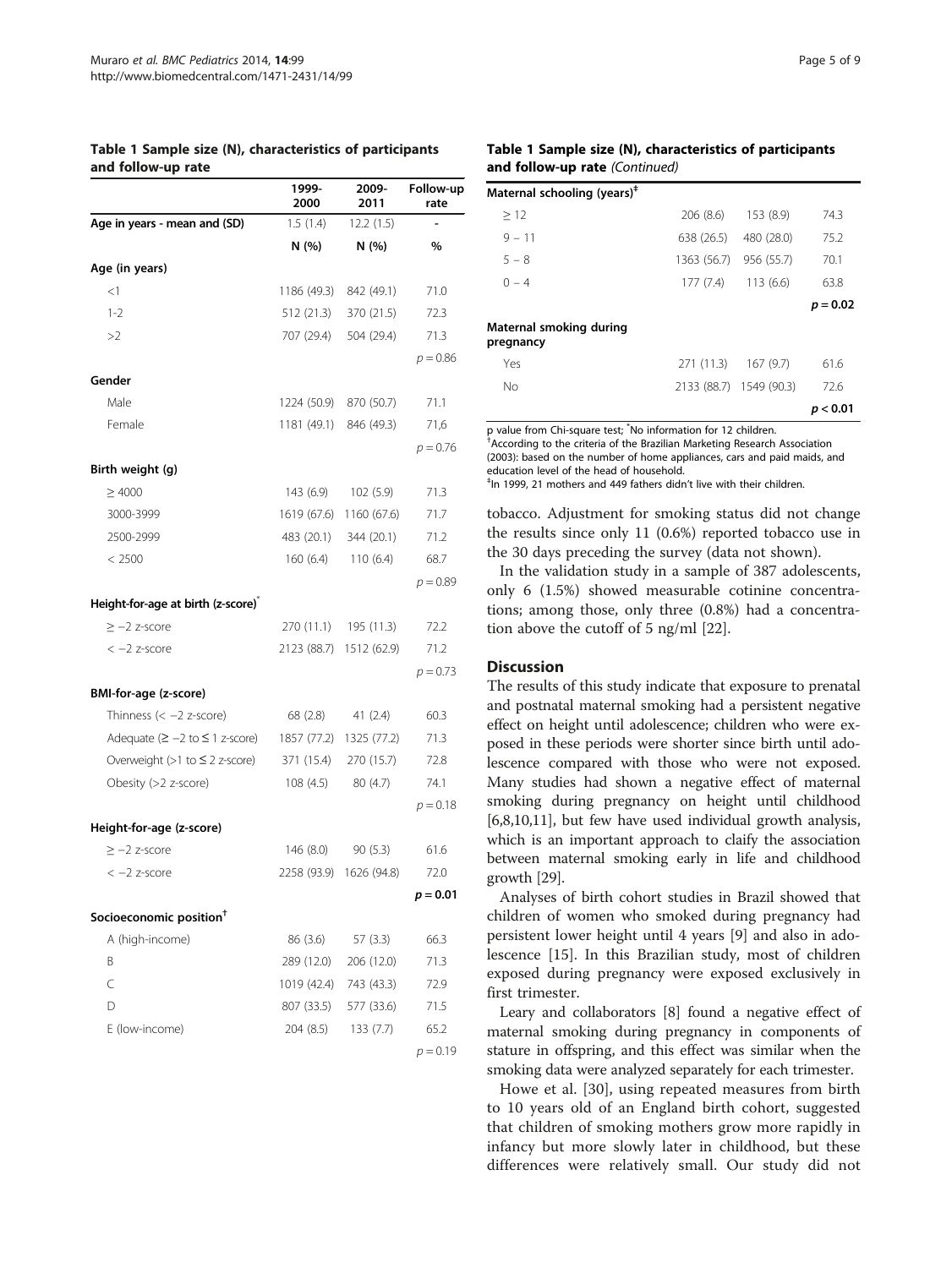|                                                      |      | Height-for-age $0 - 5$ years |                | Height-for-age 10 - 17 years |                |
|------------------------------------------------------|------|------------------------------|----------------|------------------------------|----------------|
|                                                      | N    | Mean                         | 95% CI         | Mean                         | 95% CI         |
| Gender                                               |      |                              |                |                              |                |
| Male                                                 | 1224 | $-0.20$                      | $-0.28; -0.12$ | 0.21                         | 0.14; 0.28     |
| Female                                               | 1181 | $-0.14$                      | $-0.22; -0.07$ | 0.26                         | 0.20; 0.33     |
|                                                      |      | p < 0.01                     |                | $p = 0.29$                   |                |
| Age (years)                                          |      |                              |                |                              |                |
| 10                                                   | 409  | $-0.24$                      | $-0.36; -0.13$ | 0.27                         | 0.17; 0.37     |
| 11                                                   | 551  | $-0.11$                      | $-0.22; -0.01$ | 0.31                         | 0.22; 0.39     |
| 12                                                   | 322  | $-0.16$                      | $-0.29; -0.04$ | 0.31                         | 0.19; 0.42     |
| 13                                                   | 183  | $-0.12$                      | $-0.29; -0.05$ | 0.25                         | 0.10; 0.39     |
| $\geq$ 14                                            | 251  | $-0.26$                      | $-0.37; -0.15$ | $-0.08$                      | $-0.19; 0.03$  |
|                                                      |      |                              | $p = 0.31$     |                              | p < 0.01       |
| Socioeconomic position at preschool age <sup>®</sup> |      |                              |                |                              |                |
| A (high-income)                                      | 86   | 0.31                         | 0.03; 0.59     | 0.59                         | 0.30; 0.87     |
| B                                                    | 289  | 0.13                         | $-0.2; 0.28$   | 0.41                         | 0.29; 0.54     |
| C                                                    | 1019 | $-0.13$                      | $-0.21; -0.05$ | 0.28                         | 0.21; 0.35     |
| D                                                    | 807  | $-0.35$                      | $-0.45; -0.25$ | 0.13                         | 0.05; 0.21     |
| E (low-income)                                       | 204  | $-0.33$                      | $-0.52; -0.15$ | $-0.01$                      | $-0.17; 0.15$  |
|                                                      |      |                              | p < 0.01       |                              | p < 0.01       |
| <b>Current Socioeconomic position</b> ®              |      |                              |                |                              |                |
| A (high-income)                                      | 86   | 0.16                         | $-0.05; 0.38$  | 0.49                         | 0.26; 0.71     |
| B                                                    | 603  | 0.00                         | $-0.08; 0.09$  | 0.33                         | 0.25; 0.41     |
| $\subset$                                            | 959  | $-0.29$                      | $-0.36; -0.21$ | 0.17                         | 0.11; 0.24     |
| D e E (low-income)                                   | 68   | $-0.61$                      | $-0.92; -0.30$ | 0.14                         | $-0.40; 0.12$  |
|                                                      |      |                              | p < 0.01       |                              | p < 0.01       |
| Maternal schooling (years)                           |      |                              |                |                              |                |
| $\geq$ 12                                            | 206  | 0.41                         | $-0.09; 0.17$  | 0.39                         | 0.26; 0.51     |
| $9 - 11$                                             | 638  | $-0.11$                      | $-0.18; -0.03$ | 0.28                         | 0.21; 0.35     |
| $5 - 8$                                              | 1363 | $-0.31$                      | $-0.42; -0.20$ | 0.15                         | 0.06; 0.23     |
| $0 - 4$                                              | 177  | $-0.44$                      | $-0.66; -0.23$ | $-0.04$                      | $-0.25; 0.18$  |
|                                                      |      | p < 0.01                     |                | p < 0.01                     |                |
| Paternal schooling (years)                           |      |                              |                |                              |                |
| $\geq$ 12                                            | 221  | 0.05                         | $-0.09; 0.18$  | 0.37                         | 0.25; 0.49     |
| $9 - 11$                                             | 555  | $-0.06$                      | $-0.14; 0.02$  | 0.31                         | 0.23; 0.38     |
| $5 - 8$                                              | 1044 | $-0.03$                      | $-0.41; -0.19$ | 0.17                         | 0.08; 0.26     |
| $0 - 4$                                              | 136  | $-0.27$                      | $-0.46; -0.07$ | 0.20                         | 0.03; 0.38     |
|                                                      |      |                              | p < 0.01       |                              | $p = 0.03$     |
| Maternal height                                      |      |                              |                |                              |                |
| 1° tertile                                           | 795  | $-0.57$                      | $-0.66; 0.48$  | $-0.14$                      | $-0.22; -0.66$ |
| 2° tertile                                           | 795  | $-0.06$                      | $-0.15; 0.03$  | 0.23                         | 0.15; 0.31     |
| 3° tertile                                           | 794  | 0.11                         | 0.01; 0.20     | 0.61                         | 0.54; 0.69     |
|                                                      |      |                              | p < 0.01       |                              | p < 0.01       |

# <span id="page-5-0"></span>Table 2 Mean and 95% Confidence Interval (95% CIs) of the height-for-age z-score, at preschool age (0 – 5 years old) and current (10 – 17 years old), of adolescents selected characteristics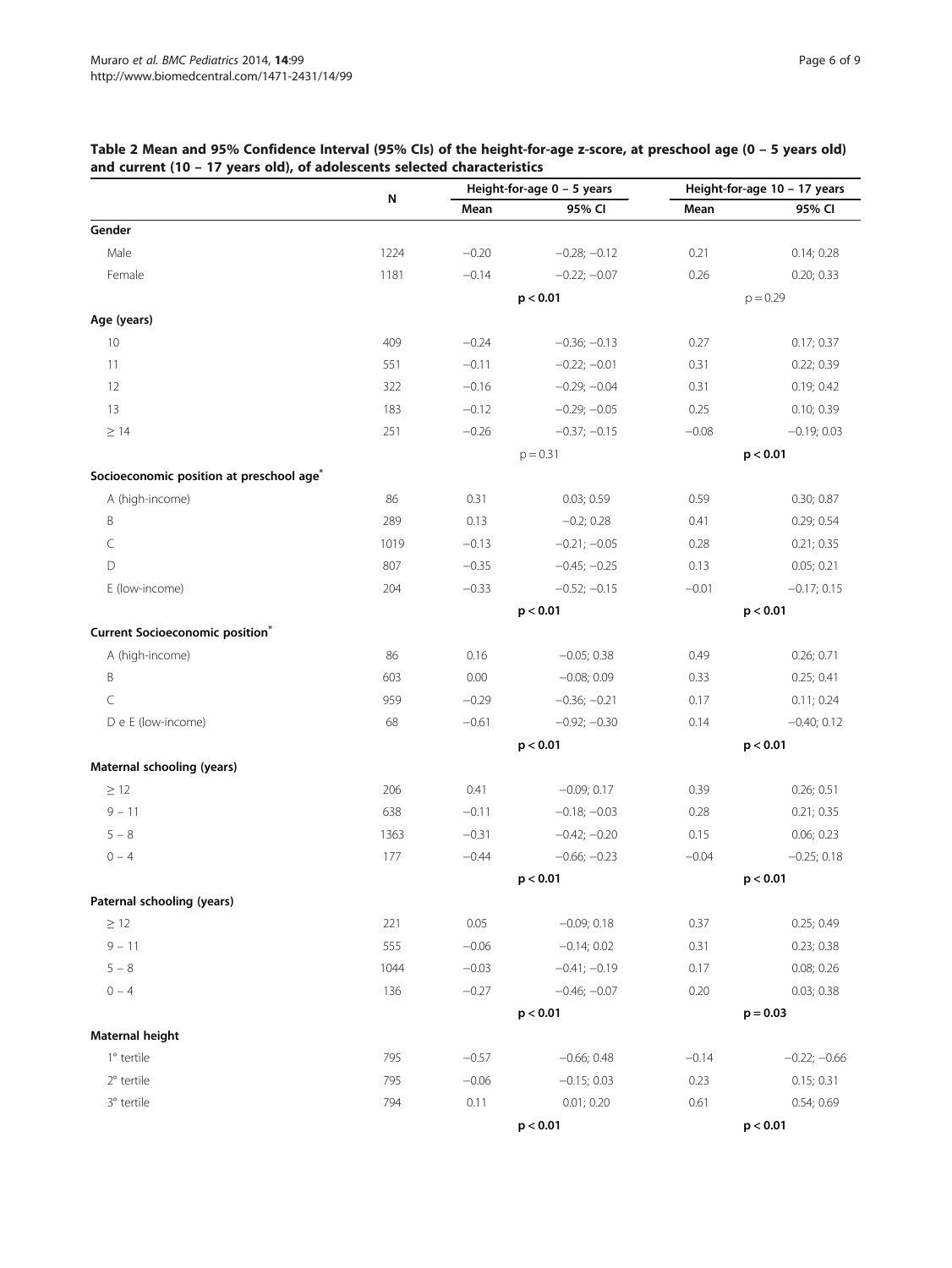| Birth weight (g)                                |      |            |                |         |               |
|-------------------------------------------------|------|------------|----------------|---------|---------------|
| $\geq 4000$                                     | 143  | 0.45       | 0.23; 0.66     | 0.55    | 0.38; 0.74    |
| 3000-3999                                       | 1619 | $-0.02$    | $-0.08; 0.05$  | 0.29    | 0.23; 0.35    |
| 2500-2999                                       | 483  | $-0.60$    | $-0.69; -0.47$ | 0.04    | $-0.06; 0.15$ |
| < 2500                                          | 160  | $-1.17$    | $-1.40; -0.93$ | $-0.06$ | $-0.26; 0.14$ |
|                                                 |      |            | p < 0.01       |         | p < 0.01      |
| <b>Breastfeeding</b>                            |      |            |                |         |               |
| Any                                             | 1945 | $-0,24$    | $-0.30; 0.19$  | 0.24    | 0.18; 0.29    |
| Never                                           | 460  | 0.09       | $-0.04; 0.22$  | 0.22    | 0.10; 0.33    |
|                                                 |      |            | p < 0.10       |         | $p = 0.72$    |
| Maternal smoking during pregnancy and childhood |      |            |                |         |               |
| During both periods                             | 212  | $-0.56$    | $-0.74; -0.38$ | $-0,02$ | $-0.21; 0.17$ |
| Only during childhood                           | 76   | $-0.22$    | $-0.48;0.04$   | 0,07    | $-0.19; 0.34$ |
| Only during pregnancy                           | 59   | $-0.46$    | $-0.76; 0.17$  | 0,23    | $-0.19; 0.67$ |
| No smoking                                      | 2042 | $-0.14$    | $-0.19; -0.09$ | 0,24    | 0.22; 0.32    |
|                                                 |      | $p = 0.01$ |                |         | p < 0.01      |

#### <span id="page-6-0"></span>Table 2 Mean and 95% Confidence Interval (95% CIs) of the height-for-age z-score, at preschool age (0 – 5 years old) and current (10 – 17 years old), of adolescents selected characteristics (Continued)

p value from t test or ANOVA.

\*According to the criteria of the Brazilian Marketing Research Association (childhood: 2003, adolescent: 2008): based on the number of home appliances, cars and paid maids, and education level of the head of household.

Missing values: current socioeconomic position: 2; maternal schooling: 21; paternal schooling: 449; maternal height: 4.

indicated statistically significant difference in annual growth rate from birth until preschool age and adolescence.

Socioeconomic position of the family is an important confounding in the association of tobacco exposure and growth. In Brazil, longitudinal studies have found a positive association between socioeconomic class and the height reached in late adolescence [\[16](#page-8-0)], and that socioeconomic



### Table 3 Regression coefficient of height-for-age (z-score) according linear mixed effect model

|                           | Coefficient    | Standard error | p-value |
|---------------------------|----------------|----------------|---------|
| Maternal smoking          |                |                |         |
| During both periods       | $-0.33$        | 0.077          | < 0.001 |
| Only during preschool age | $-0.05$        | 0.100          | 0.67    |
| Only during pregnancy     | $-0.20$        | 0.140          | 0.15    |
| No smoking                |                |                |         |
| Time*Maternal smoking     |                |                |         |
| During both periods       | 0.004          | 0.008          | 0.57    |
| Only during preschool age | $-0.02$        | 0.013          | 0.09    |
| Only during pregnancy     | 0.01           | 0.016          | 0.52    |
| No smoking                |                |                |         |
| Age                       | 0.04           | 0.002          | < 0.001 |
| Gender                    |                |                |         |
| Male                      | $-0.06$        | 0.035          | 0.05    |
| Female                    | $\overline{a}$ |                |         |
| Maternal height           | 0.04           | 0.002          | < 0.001 |
| Economic class            | 0.07           | 0.02           | < 0.001 |
| Breastfeeding             |                |                |         |
| Yes                       | $-0.06$        | 0.04           | 0.18    |
| No                        |                |                |         |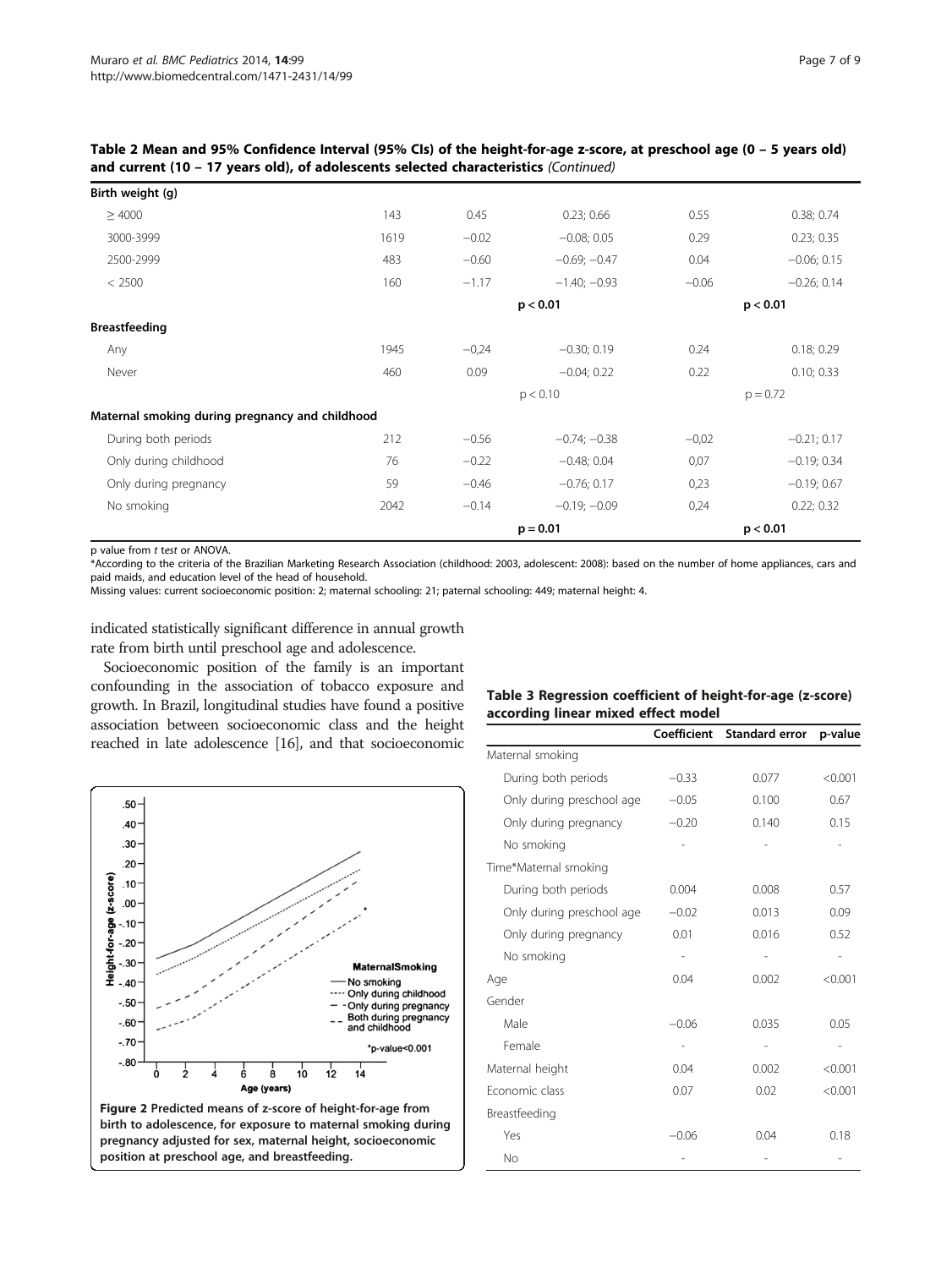background was a predictor of linear growth during the school-aged years [\[31](#page-8-0)]. Also, smoking prevalence is higher among lower-income families and individuals of low education [\[32\]](#page-8-0). The data of our cohort support this statement; there was a higher exposure to household smoking among families of lower socioeconomic position [[33](#page-8-0)], but after adjusted analyses for socioeconomic level of the family at childhood and adolescence associations of maternal smoking with growth did not change substantially. In addition, the lack of association between paternal smoking during childhood and linear growth of the children is this analysis and other studies [\[8,9,11\]](#page-8-0), also suggested that these results are not due familiar confounding factors.

During pregnancy, a hypothesis for the physiological mechanism of this association is the embryotoxic effects of nicotine or other toxic pollutants found in cigarette smoke that lead to delayed skeletal growth [[34\]](#page-8-0). The stronger association of maternal smoking during childhood found in this study may be explained by the effect of smoking during the breastfeeding period and the fact that preschool-age children spend more time with their mothers and, therefore, are more susceptible to the harmful effects of tobacco smoke. The various toxic substances from tobacco, when present in breast milk, can inhibit growth by changing the supply and bioavailability of essential nutrients, such as zinc [\[35\]](#page-8-0). Furthermore, children exposed to maternal smoking have a greater risk of respiratory diseases than children whose father or any other resident of the household is a smoker [\[36,37](#page-8-0)], and it may be one possible mediator of impaired growth.

The prevalence of stunting at adolescence in the present study (1.2%) was low. A national study conducted by the Brazilian Institute of Geography and Statistics [[38](#page-8-0)] between 2002 and 2003 showed a significant decrease in the prevalence of low height-for-age over the past decades. This decrease is probably due to the improved living and health conditions of the population that have been observed. In our sample a change in socioeconomic position was also observed between the two evaluations of the children. At first interview, approximately 40% were in classes D and E, but in the follow-up, ten years later, only 4% were in these classes.

Among the limitations of this study is the lack of information at preschool age regarding food consumption of the children, the adolescent puberty attainment, pre-pregnancy nutritional status, maternal alcohol or other drug use and the number of cigarettes smoked by the mother. Also, the rate of follow-up in this study was 72%, and selective loss was observed in this sample, with greater loss among children who showed low height-for-age and were exposed to tobacco smoke. This selective loss to follow-up may have biased the findings toward the null hypothesis.

The power of the study was also influenced by the low prevalence of maternal smoking compared to other countries, but this finding is consistent with others studies in Brazil, showing that smoking during pregnancy has declined substantially in the country over the last 20 years, during which time the country introduced many strong tobacco control policies [\[39](#page-8-0)].

As strengths of this study maternal height was assessed and its inclusion in the analysis helps, at least partially, to adjust for the effect of genetics on adolescent height [[40](#page-8-0)]. On the other hand, information about maternal and paternal smoking was obtained by a questionnaire; thus, misclassification may have occurred, mainly about exposure during pregnancy that was retrospectively assessed. However, the self-reporting of this behavior appears to be an accurate measure. Cornelius and colleagues [\[13\]](#page-8-0) measured environmental tobacco exposure of children through maternal report and a biological measure from the children (urinary cotinine level). The authors observed that the mother's report of exposure captured a greater number of exposed children than the biological measure, and therefore, the information used in their analysis was the maternal report. All of these possible biases cause an underestimation of the impact of exposure on growth.

#### Conclusion

In conclusion, maternal smoking during pregnancy and early childhood confers a long-term negative effect on height of children since birth to adolescence, emphasizing the importance of smoking cessation among women, not only during pregnancy.

#### Competing interests

The authors declare that they have no competing interests

#### Authors' contributions

The reported analysis included measurement of cotinine concentration due by the authors YAV and ALNF, specific longitudinal analysis due by APM, RS, and RMVGS, analysis of School Census due by APM and NFM, data collected at baseline and follow-up due by RMVGS, MGF, APM, and NFM. All authors read and approved the final manuscript.

#### Acknowledgments

The authors are extremely grateful to the coordinator of the school census and all of the mothers, children/adolescents and study staff who made this study possible. This work was supported by the Brazilian National Research Council (CNPq), the Research Council of State of Mato Grosso (FAPEMAT), and by a scholarship from the Brazilian Coordination for research and teaching (CAPES). There are no conflicts of interest.

#### Author details

<sup>1</sup>Instituto de Saúde Coletiva, Universidade Federal de Mato Grosso, Cuiabá Brazil. <sup>2</sup> Departamento de Alimentação e Nutrição, Universidade Federal do Mato Grosso, Cuiabá, Brazil. <sup>3</sup>Departamento de Nutrição Social e Aplicada Instituto de Nutrição Josué de Castro, Universidade Federal do Rio de Janeiro, Rio de Janeiro, Brazil. <sup>4</sup> Laboratorio de Neurofisiologia, Departamento de Ciências Fisiológicas, Instituto de Biologia Roberto Alcântara Gomes, Universidade do Estado do Rio de Janeiro, Rio de Janeiro, Brazil. 5 Departmento de Epidemiologia, Instituto de Medicina Social, Universidade do Estado do Rio de Janeiro, Rio de Janeiro, Brazil.

#### Received: 22 June 2013 Accepted: 7 April 2014 Published: 10 April 2014